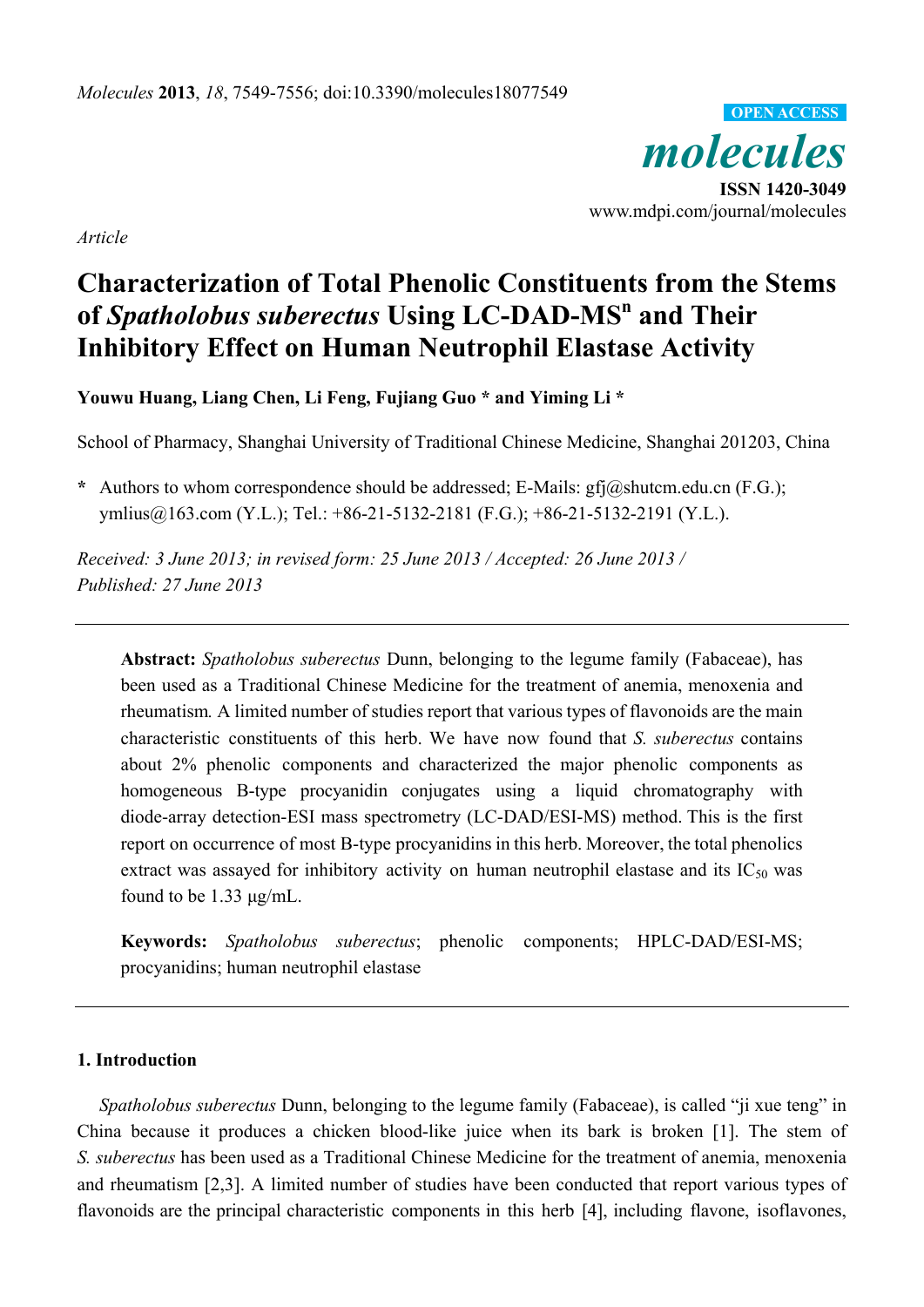flavanones, flavanonols, and chalcone [3,5,6]. Other chemical investigations have led to isolation of several phenolic glycosides, quinones [1], steroids, some fatty acids and two procyanidins [7]. An isoflavone *i.e.*, formononetin, is used now in the Chinese Pharmacopoeia as a qualitative marker compound for identification of *S. suberectus*, but it is hard to provide a comprehensive reference in order to systematically evaluate the quality of *S. suberectus* by only marking an isoflavone. One study also provided a reference using six index flavonoids in order to systematically evaluate the quality of *S. suberectus* by a HPLC method [8]. Here, we report the identification of some major B-type procyanidin components by HPLC-DAD-MS<sup>n</sup>. This is the first report on occurrence of most B-type procyanidins in this herb.

Moreover, the total phenolics extract was assayed for inhibitory activity on human neutrophil elastase (HNE) (EC 3.4.21.37). HNE, a member of the chymotrypsin family of serine proteases, is primarily stored in the azurophil granules of neutrophil granulocytes. HNE can degrade a wide variety of biomacromolecules that exhibit important biological functions, especially in the degradation of a wide range of extracellular matrix proteins, including fibronectin, laminin, proteoglycans, collagens, and elastin [9]. There is little argument that tissues exposed to uninhibited HNE will suffer damage. It will play a destructive role as a deficiency of the endogenous inhibitor of HNE [10]. Insufficient levels of protease inhibitors have been suggested as a contributing factor in a number of diseases including acute lung injury, cystic fibrosis, ischemic reperfusion injury, rheumatoid arthritis, atherosclerosis, psoriasis, and malignant tumors [11]. Sivelestat, which is currently used as a synthetic elastase inhibitor, is applied for the treatment of acute lung injury and acute respiratory distress syndrome (ARDS). However, sivelestat did not improve mortality outcome in the treatment [12]. A number of reports about natural HNE inhibitors have also been published [13–16]. During our HNE inhibition screening program, the total phenolics extract showed remarkable inhibitory effects and its  $IC_{50}$  was found to be 1.33  $\mu$ g/mL.

### **2. Results and Discussion**

#### *2.1. Identification of Phenolic Constituents*

The five batches of stems of *S. suberectus* were collected from different herbal medicine markets in China. The analysis of all raw materials showed similar DAD or TIC profiles. The total ion current chromatogram obtained from the LC/MS analysis and HPLC-DAD profile at 280 nm are shown in Figure 1. A total of eighteen major peaks were detected in the HPLC chromatogram. Identification of these peaks is based on retention times, UV absorption maxima, and mass spectra or comparisons with authentic compounds. All results were summarized in Table 1. Peaks **3**–**18** exhibit absorbance maxima at two wavelengths (232 and 279 nm), suggesting they belong to the same class of phenolic compounds. One phenolic acid and two flavan-3-ols were unambiguously identified as gallic acid (peak **1**) and catechin (peak **7**) and epicatechin (peak **12**) by comparison with the authentic standards (Figure 2). Two procyanidin dimers  $B_1$  (peak 3) and  $B_2$  (peak 10) and a procyanidin trimer  $C_1$  (peak 13) were also assigned by comparing them to the reference compounds isolated from *Cinnamomum cassia* in our lab (Figure 2). Peaks **5** and **9** both gave protonated species with *m/z* 579 in positive ion mode and deprotonated molecules at *m/z* 577 in negative ion mode, suggesting they were also B-type procyanidin dimers of (epi)catechin linked via C4-C6 or C4-C8 [17].  $MS<sup>2</sup>$  experiments were further employed to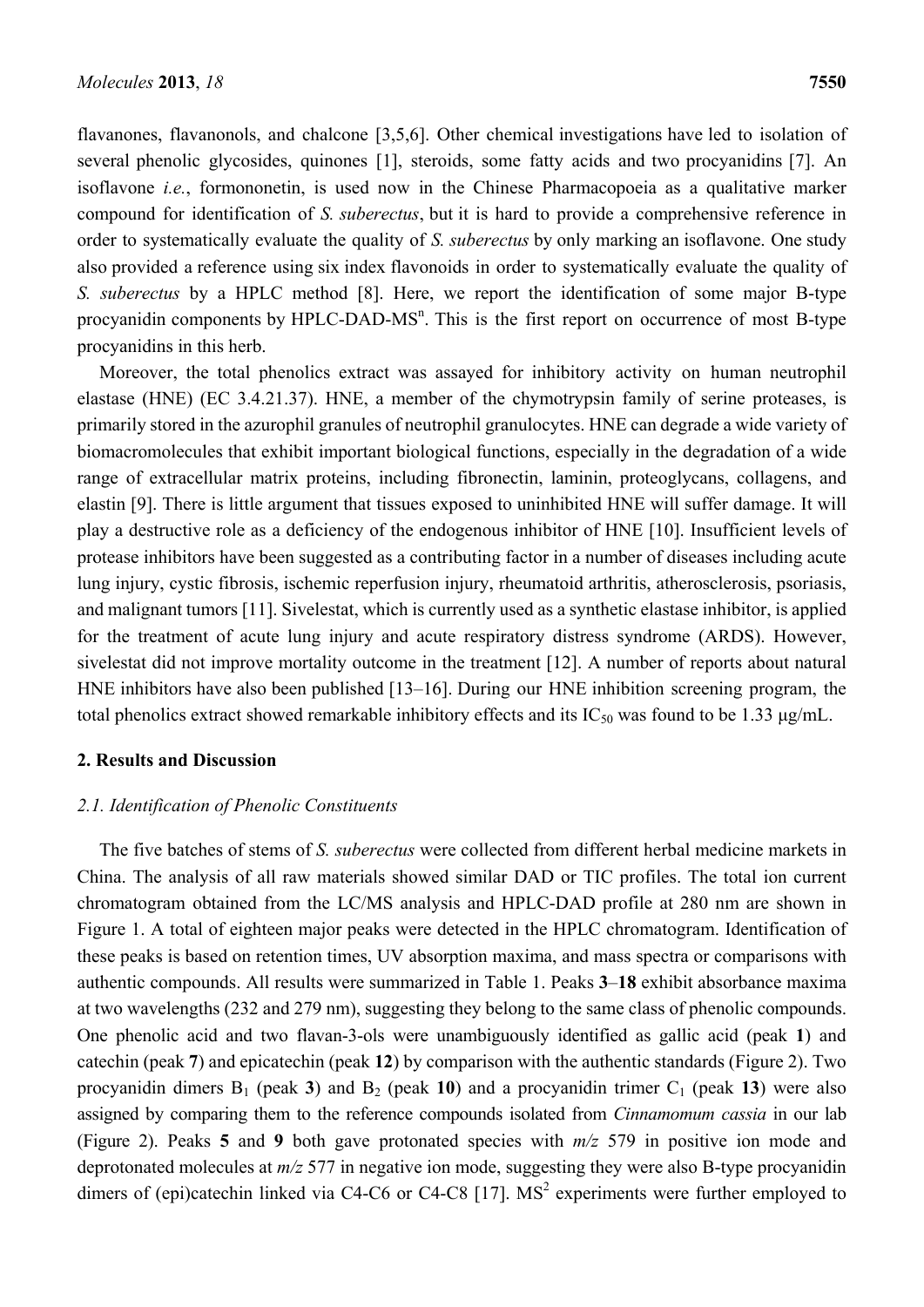### *Molecules* **2013**, *18* **7551**

identify these procyanidins. In the MS<sup>2</sup> spectra of these deprotonated procyanidins ( $m/z$  577), important intense negative ions at *m/z* 425 (loss of 152 amu) are typically observed, which indicates a characteristic fragmentation pathway of a retro Diels-Alder reaction [18].

| No.            | $tR$ (min) | $UV$ (nm)   | Ion $(+)$ | $\mathbf{Ion}$ (-) | $MS2(-)$                 | <b>Compounds</b>         |  |
|----------------|------------|-------------|-----------|--------------------|--------------------------|--------------------------|--|
| 1              | 3.68       | 214, 273    |           |                    |                          | gallic acid              |  |
| $\overline{2}$ | 7.20       | 218,259,293 | 579       |                    |                          | unknown                  |  |
| 3              | 9.49       | 232, 279    | 579       | 577                | 425, 407, 289            | procyandin B1            |  |
| $\overline{4}$ | 10.29      | 232, 278    | 595       | 593                | 425, 407, 305, 289       | prodelphinidin dimer     |  |
| 5              | 10.90      | 232, 278    | 579       | 577                | 425, 407, 289            | procyandin B-type dimer  |  |
| 6              | 11.49      | 233, 279    | 867       | 865                | 739, 695, 577, 425, 287  | procyandin B-type trimer |  |
| $\tau$         | 11.97      | 229, 279    |           | 289                | 245, 205                 | catechin                 |  |
| $\,8\,$        | 12.47      | 228, 279    | 563, 867  | 561, 865           | 435, 289, 739, 695, 577, | propelargonidin dimer    |  |
|                |            |             |           |                    | 425, 287                 | and procyandin trimer    |  |
| 9              | 13.22      | 232, 278    | 579       | 577                | 425, 407, 289            | procyandin B-type dimer  |  |
| 10             | 13.69      | 232, 278    | 579       | 577                | 425, 407, 289            | procyandin B2            |  |
| 11             | 14.44      | 230, 279    | 867, 889  | 865                | 739, 695, 577, 425, 287  | procyandin B-type trimer |  |
| 12             | 15.12      | 232, 278    | 291       | 289                | 245, 205                 | epicatechin              |  |
| 13             | 16.32      | 232, 279    | 889, 867  | 865                | 739, 695, 577, 425, 287  | procyanidin C1           |  |
| 14             | 16.68      | 232, 278    | 563, 585  | 561                | 543, 435, 289            | propelargonidin dimer    |  |
| 15             | 18.14      | 232, 278    | 851, 873  | 849,               | 697, 577, 559, 407, 289, | propelargonidin trimer   |  |
|                |            |             |           | 1137               | 967, 847, 695, 577       | and tetramer             |  |
| 16             | 18.63      | 232, 278    | 851, 873, | 849,               | 697, 577, 559, 407, 289, | propelargonidin trimer   |  |
|                |            |             | 1139      | 1137               | 967, 847, 695, 577       | and tetramer             |  |
| 17             | 20.02      | 233, 279    | 867, 1155 | 865,               | 739, 695, 577, 425, 287  | procyanidin trimer and   |  |
|                |            |             |           | 1153               | 983, 865, 695, 577       | tetramer                 |  |
| 18             | 20.44      | 232, 278    | 835, 1155 | 833,               | 561, 543, 983, 865, 695, | propelargonidin trimer   |  |
|                |            |             |           | 1153               | 577                      | and procyanidin tetramer |  |

**Table 1.** Phenolic constituents identified or identified tentatively in *Spatholobus suberectus*.

**Figure 1.** HPLC-DAD-ESI-MS profile of the ethyl acetate fraction of *S. suberectus* MS: (+) ESI; PDA: (280 nm).

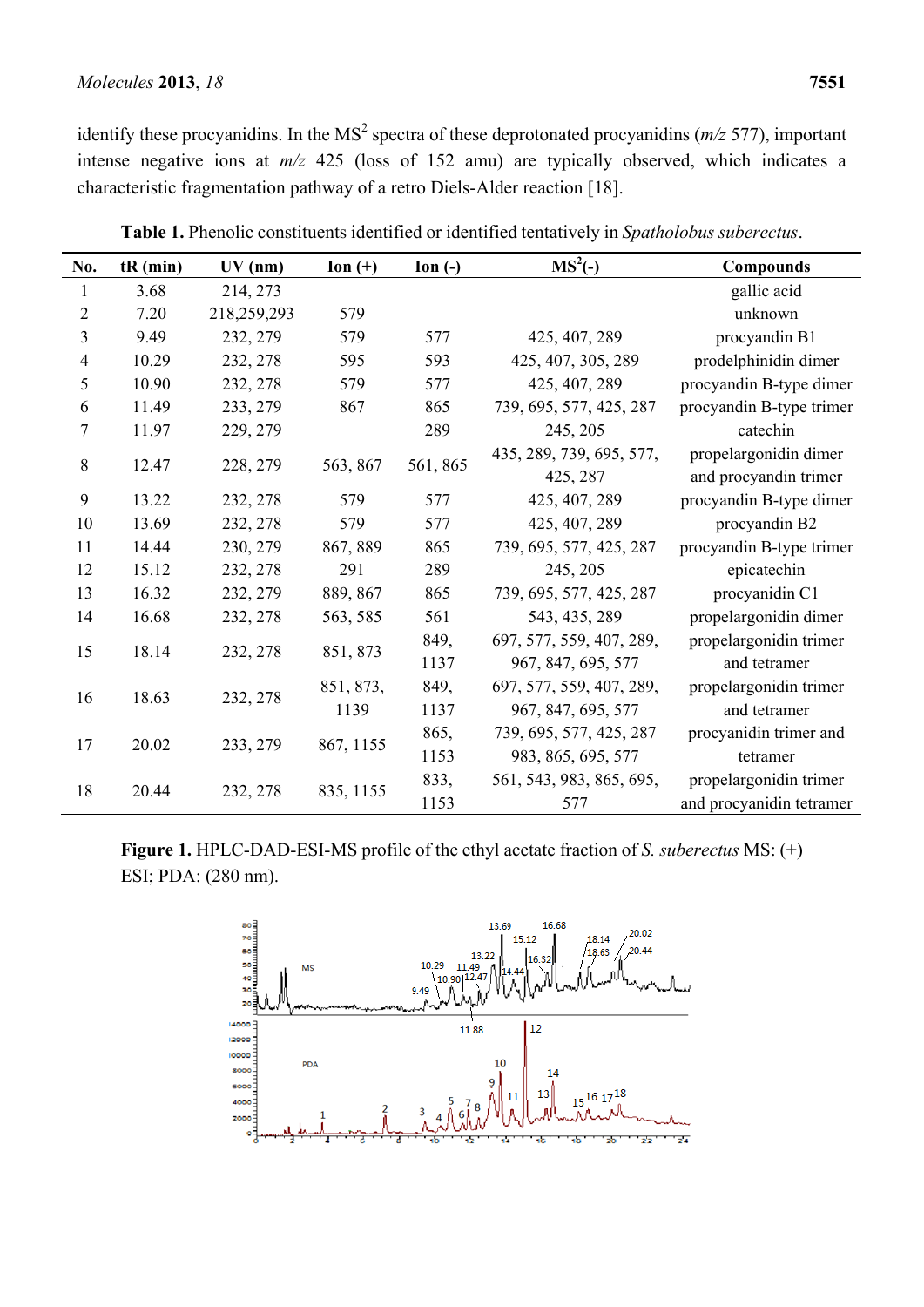

**Figure 2.** Chemical structures of the identified compounds in extract of *Spatholobus suberectus.* 

procyanidin C<sub>1</sub>

The mass spectrum of the compound eluting at  $t_R$  16.68 min (Peak 14) exhibited a positive peak at  $m/z$ 563 (M+H)<sup>+</sup> and a negative peak at  $m/z$  at 561, which implied it was a propelargonidin B-type dimer composed of one (epi)catechin and one (epi)afzelechin unit (Figure 3).

**Figure 3.** Chemical structures of compounds mentioned in paper.

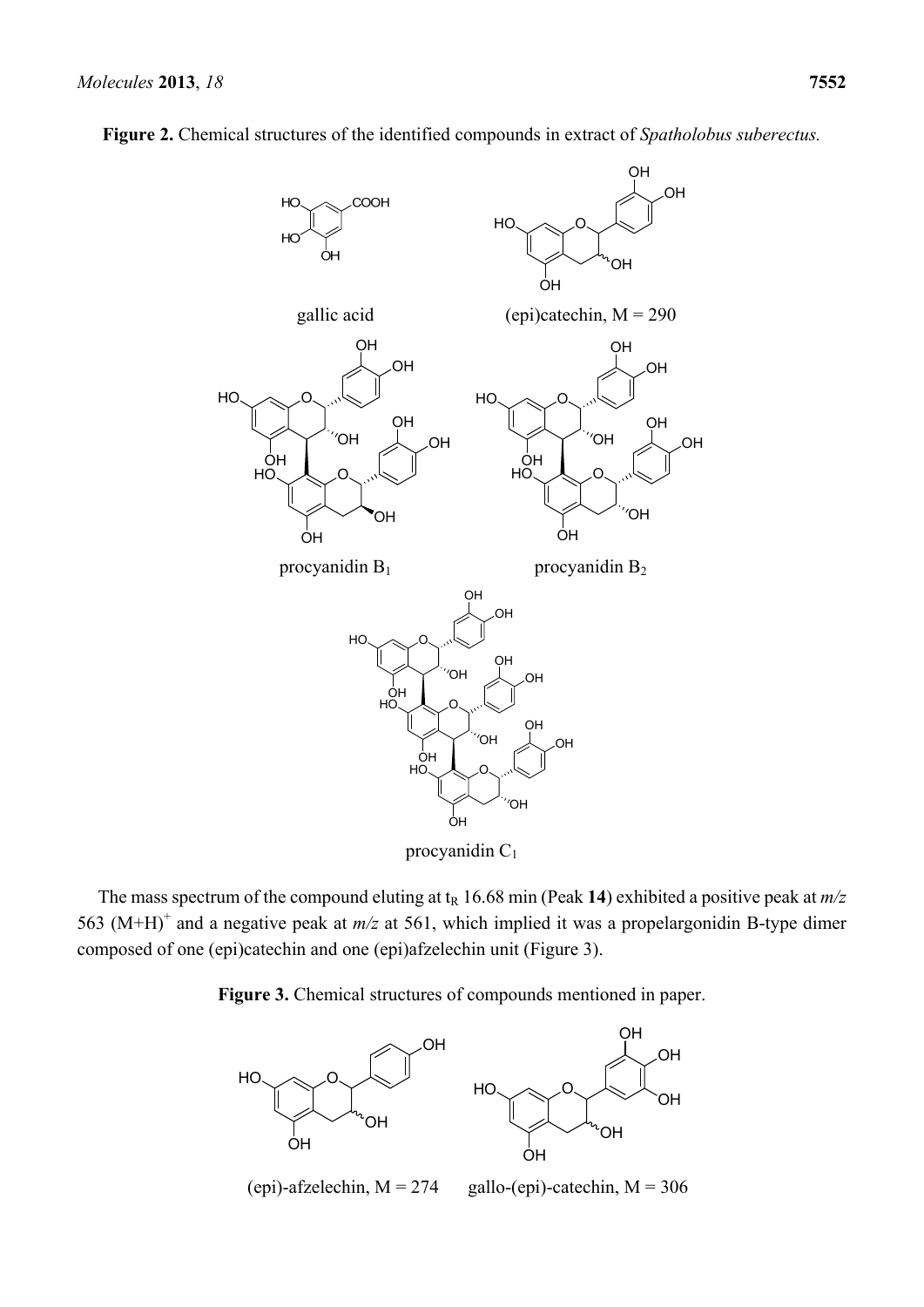Loss of 272 amu in its  $MS^2$  originated from (epi)afzelechin. Peak 4 eluting at t<sub>R</sub> 10.29 min with molecular weight 594 was assigned to be a prodelphinidin dimer of (epi)catechin and (epi)gallocatechin (305 amu) (Figure 3). ESI-MS of peaks **6** and **11** revealed [M+H]+ at *m/z* 867 and [M−H]– at *m/z* at 865 and main fragmentation peaks at *m/z* 577 and 287 amu, suggestion they were procyanidin B-type trimers of three (epi)catechins. A peak (peak **8**) with molecular weights at 562 and 866 was attributed to a mixture containing a propelargonidin B-type dimer of one (epi)catechin with one (epi)afzelechin and a procyanidin B-type trimer of three (epi)catechins. Both peaks **15** and **16** were also a mixture of propelargonidin trimer [two (epi)catechins and an afzelechin] and tetramer [three (epi)catechins and an afzelechin] based on the molecular ions at 850 and 1,138. Peak **17** was concluded to be a mixture of procyanidin trimer [three (epi)catechins] and procyanidin tetramer [four (epi)catechins] based on the molecular weights at 866 and 1,154 with characteristic MS<sup>2</sup> fragments [19]. Peak 18 was concluded to be a mixture of propelargonidin trimer [one (epi)catechin and two afzelechins] and a procyanidin tetramer [four (epi)catechins] based on the molecular weights of 834 and 1,154. Peak **2** could not be identified. It exhibited a positive peak at  $m/z$  279 (M+H)<sup>+</sup> and presented absorbance maxima at three wavelengths 221, 259 and 293 nm, which differ from those of procyanidins.

### *2.2. Total Phenolic Contents*

Phenolic contents in the raw materials were investigated by a colorimetric method [20]. According to the test results, the five batches of raw materials contained between 1.81%–2.60% total phenolics.

# *2.3. Inhibition of HNE*

The HNE inhibitory activities of five different concentrations (0.5, 1.5, 5, 10 and 50 μg/mL) of the test samples are listed in Table 2. The results showed the inhibitory effect of the phenolic extract of *S. suberectus* (containing 81.4% phenolic contents) on HNE increased along with concentration. As a result, total phenolics dose-dependently inhibited HNE activity at the level of  $IC_{50}$  1.33 μg/mL.

| Sample                                                                                                                                                                                                                                                                                           | Blank |                                                                                                                         | $0.5 \,\mu$ g/mL $1.5 \,\mu$ g/mL | $5 \mu g/mL$ | $15 \,\mu$ g/mL | $50 \mu g/mL$ |  |  |  |
|--------------------------------------------------------------------------------------------------------------------------------------------------------------------------------------------------------------------------------------------------------------------------------------------------|-------|-------------------------------------------------------------------------------------------------------------------------|-----------------------------------|--------------|-----------------|---------------|--|--|--|
|                                                                                                                                                                                                                                                                                                  |       | Phenolics $0 \pm 1.67\%$ $40.97 \pm 1.06\%$ $53.26 \pm 0.61\%$ $60.09 \pm 1.37\%$ $63.73 \pm 1.67\%$ $66.46 \pm 0.76\%$ |                                   |              |                 |               |  |  |  |
| $\mathbf{v}$ and $\mathbf{v}$ and $\mathbf{v}$ and $\mathbf{v}$ and $\mathbf{v}$ and $\mathbf{v}$ and $\mathbf{v}$ and $\mathbf{v}$ and $\mathbf{v}$ and $\mathbf{v}$ and $\mathbf{v}$ and $\mathbf{v}$ and $\mathbf{v}$ and $\mathbf{v}$ and $\mathbf{v}$ and $\mathbf{v}$ and $\mathbf{v}$ and |       |                                                                                                                         |                                   |              |                 |               |  |  |  |

Values are presented as mean ± SD.

# **3. Experimental**

# *3.1. Plant Materials*

Five batches of the stems of *S. suberectus* were collected in China from the different herbal medicine markets in 2012. Raw materials were authenticated by Prof. Zhili Zhao (the School of Pharmacy, Shanghai University of Traditional Chinese Medicine). Voucher specimens have been deposited in the Natural Products Chemistry Laboratory of the School of Pharmacy, Shanghai University of Traditional Chinese Medicine, China.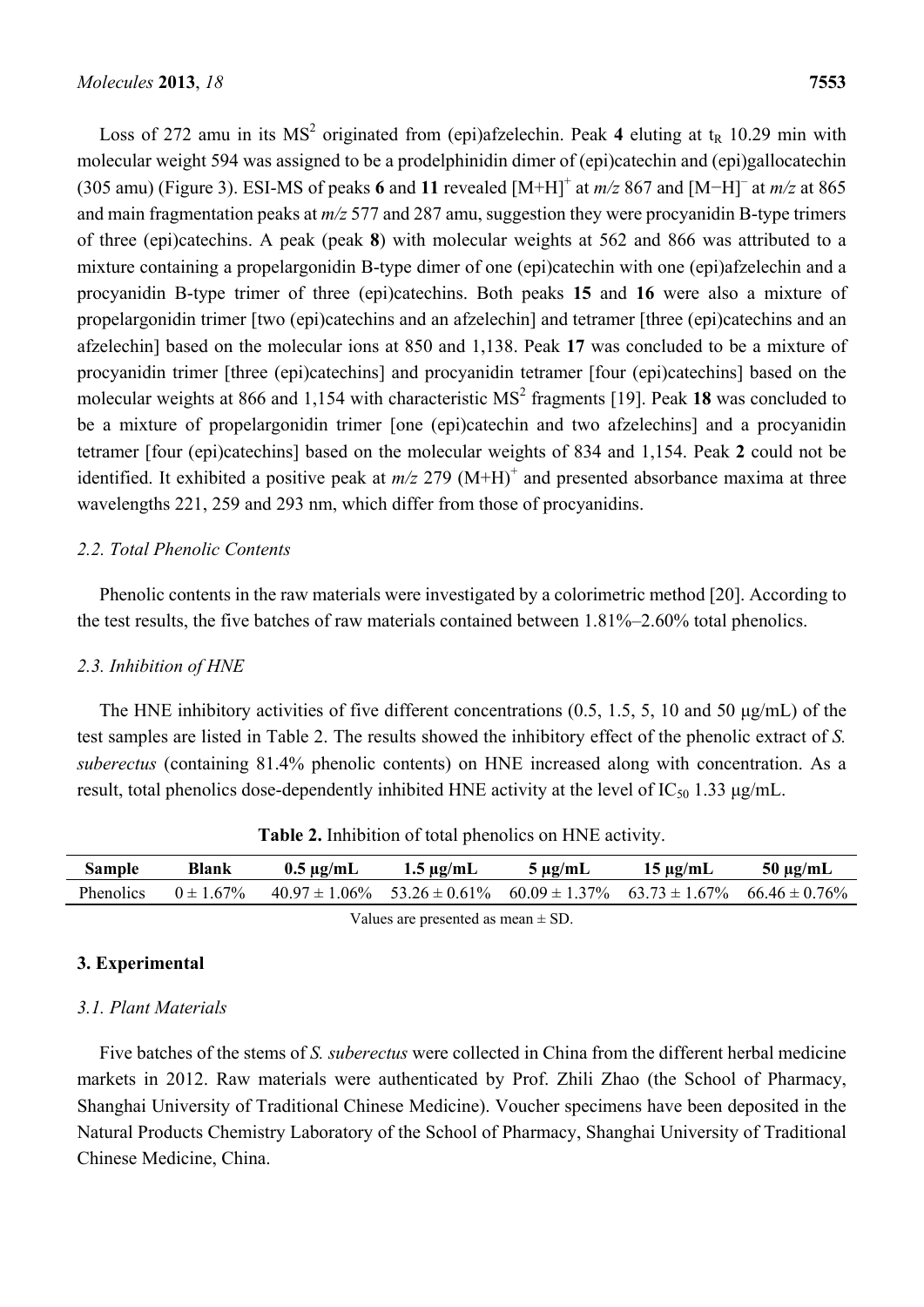#### *3.2. Preparation of Total Phenolics*

Each dried sample (100 g) was ground and stored in a freezer. Powdered samples (10 g) were sonicated three times in a mixture of ethanol/water (50:50,  $v/v$ ,  $3 \times 200$  mL) for 30 minutes each time. The combined 50% EtOH extract was reduced in volume to 200 mL under vacuum and then extracted with  $CH_2Cl_2$  (3 × 200 mL). The CH<sub>2</sub>Cl<sub>2</sub> layer was discarded and the water layer was extracted with EtOAc  $(3 \times 200 \text{ mL})$ . The EtOAc layer was collected and evaporated to dryness. Finally, the samples were dissolved in methanol and water (50:50, V/V) and diluted to about 1 mg/mL. The samples were filtered and analyzed by HPLC-DAD- $MS<sup>n</sup>$ .

#### *3.3. LC-MS Apparatus*

HPLC analysis was carried out on a Shimadzu LC-20ADXR HPLC system (Shimadzu, Kyoto, Japan) equipped with a SPD-M20A PDA detector. A 5  $\mu$ m, C<sub>18</sub>, 150 mm×4.6 mm Syncronis column (Thermo Fisher Scientific Inc., Waltham, MA, USA) was used to separate the phenolic constituents. The chromatographic conditions were as follows: flow rate of 1.0 mL/min; solvent A, CH<sub>3</sub>CN; solvent B, 0.2% acetic acid; 0 min, 6:94 (A:B, v:v); 10 min, 13:87; 20 min, 23:77; 25 min, 45:55; 30 min, 80:20. MS analysis was performed on a Thermo LCQ Fleet mass ion-trap spectrometer (Thermo Fisher Scientific Inc.). Full-scan mass spectra were acquired in electro spray ionization (ESI) mode with collision energy of 35 eV, over the mass range *m/z* 150–2,000. The sheath gas and the auxiliary gas flow rate were 40 and 10 (arbitrary units) separately and the sweep gas flow rate was set at 0.03. The spray voltage was set at 4.5 kV and the capillary voltage was −37. The capillary temperature was set at 320 °C.

#### *3.4. Phenolic Content Assay*

Phenolic contents in raw materials were assayed by a colorimetric method [20]. In this procedure, to prepare standard solutions, 1, 2, 3, 4, and 5 mL aliquots of 0.05 mg/mL of gallic acid solution were taken from and transferred into five 25 mL of volumetric flasks, then mixed separately with 1 mL of molybdic acid and 11, 10, 9, 8, and 7 mL of water. After that, the five volumetric flasks were made up to volume with  $20\%$  Na<sub>2</sub>CO<sub>3</sub> solution. The blank and standard solutions were prepared using the same method, but 1 mL of water or 1 mL of extract solution (0.2 mg/mL) were separately used instead of gallic acid. The sample solution, blank and standard solutions were kept at room temperature for 30 min and the absorbance read at 760 nm. The mean of two readings was used as the result.

#### *3.5. Inhibition of HNE*

The HNE inhibitory activity of the test sample was evaluated using a previously described procedure [16] with sivelestat as positive control. Briefly, substrate solution (200 μL, 1.4 mM MeO-Suc-Ala-Ala-Pro-Val-pNA in Tris-HCl buffer, 10 mM, pH 7.5) was mixed with different concentration ranges of test solution (stock solutions of samples were dissolved in dimethyl sulfoxide and diluted with Tris-HCl buffer to give the final sample concentrations), enzyme solution (1 μL, 0.01 U HNE) was added and the mixture was incubated for 1 h at 37 °C in the dark. Then the reaction was quenched by adding soybean trypsin inhibitor (200 μL) at the concentration of 0.2 mg/mL, and the absorbance was immediately measured at 405 nm using a plate reader. 10 mM pH 7.5 Tris-HCl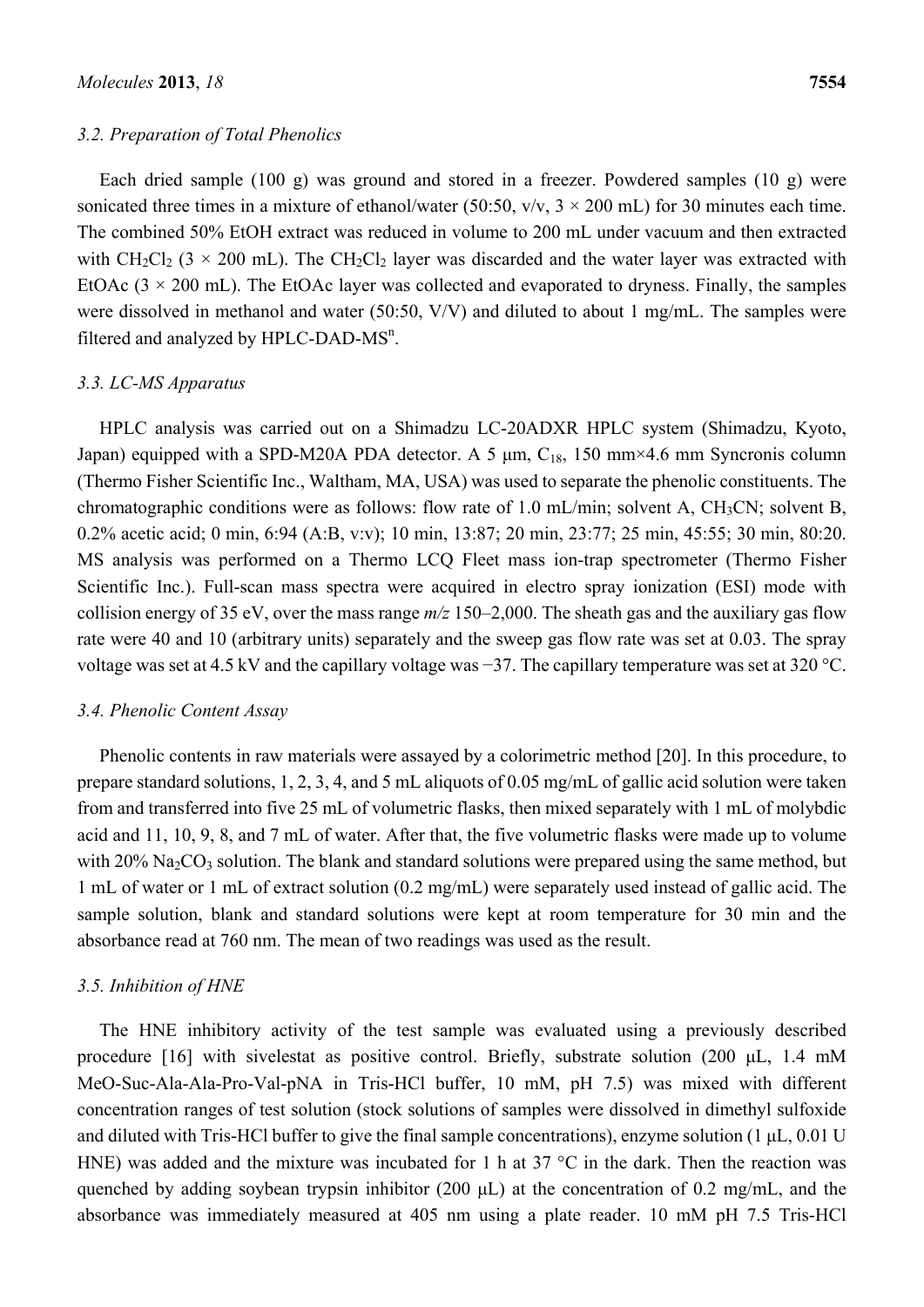buffer was used as a zero alignment of the test samples. HNE inhibitory activity was calculated using the following equation:

HNE inhibitory activity = 
$$
[A_{control} - (A_{sample} - A_{zero})]/A_{control} \times 100\%
$$

where:

Acontrol: the absorbance of the group with only HNE and the substrate.

Asample: the absorbance of the group with test samples, substrate and HNE.

Azero: the absorbance of the group with test samples, Tris-HCl buffer and HNE.

The relative activities of test samples were expressed as  $IC_{50}$  values.

### **4. Conclusions**

In our study, over ten phenolic components from *S. suberectus* were characterized by comparison with reference compounds or tentatively identified using a liquid chromatograph with diode-array detection-ESI mass spectrometry (LC-DAD/ESI-MS) method. These major procyanidins could be identified as homogeneous B-type ones according to their structural features, and are composed of flavan-3-ol units linked through C-C bonds. No A-type procyanidin which coexist with C-O-C linkages were detected. This is the first report on the occurrence of most B-type procyanidins in this herb, although they are widely and generally abundant. In addition, the total phenolics extract showed effective inhibitory activity on human neutrophil elastase and its  $IC_{50}$  was found to be 1.33  $\mu$ g/mL.

### **Acknowledgements**

This research program was supported by the "Xinglin" Scholars and Outstanding Team Training Plan of SHUTCM and Shanghai Municipal Education Commission (No 2010JW13).

# **Conflict of Interest**

The authors declare no conflict of interest.

# **References**

- 1. Zhang, S.W.; Xuan, L.J. New Phenolic constituents from the stems of *Spatholobus suberectus*. *Helv. Chim. Acta* **2006**, *89*, 1241–1245.
- 2. *Chinese Pharmacopoeia*; China medical science press: Beijing, China, 2010; Volume I, p. 180.
- 3. Lee, M.H.; Lin, Y.P.; Hsu, F.L.; Zhan, G.R.; Yen, K.Y. Bioactive constituents of *Spatholobus suberectus* in regulating tyrosinase-related proteins and mRNA in HEMn cells. *Phytochemistry* **2006**, *67*, 1262–1270.
- 4. Fu, Y.; Cheng, Y.; Chen, J.P.; Wang, D.M. Advances in studies on chemical constituents in *Spatholobi Caulis* and their pharmacological activities. *Chin. Trad. Herb. Drugs* **2011**, *42*, 1229–1234.
- 5. Shim, S.H. 20S Proteasome inhibitory activity of flavonoids isolated from *Spatholobus suberectus*. *Phytother. Res.* **2011**, *25*, 615–618.
- 6. Yoon, J.S.; Sung, S.H.; Park, J.H.; Kim, Y.C. Flavonoids from *Spatholobus suberectus*. *Arch. Pharm. Res.* **2004**, *27*, 589–592.